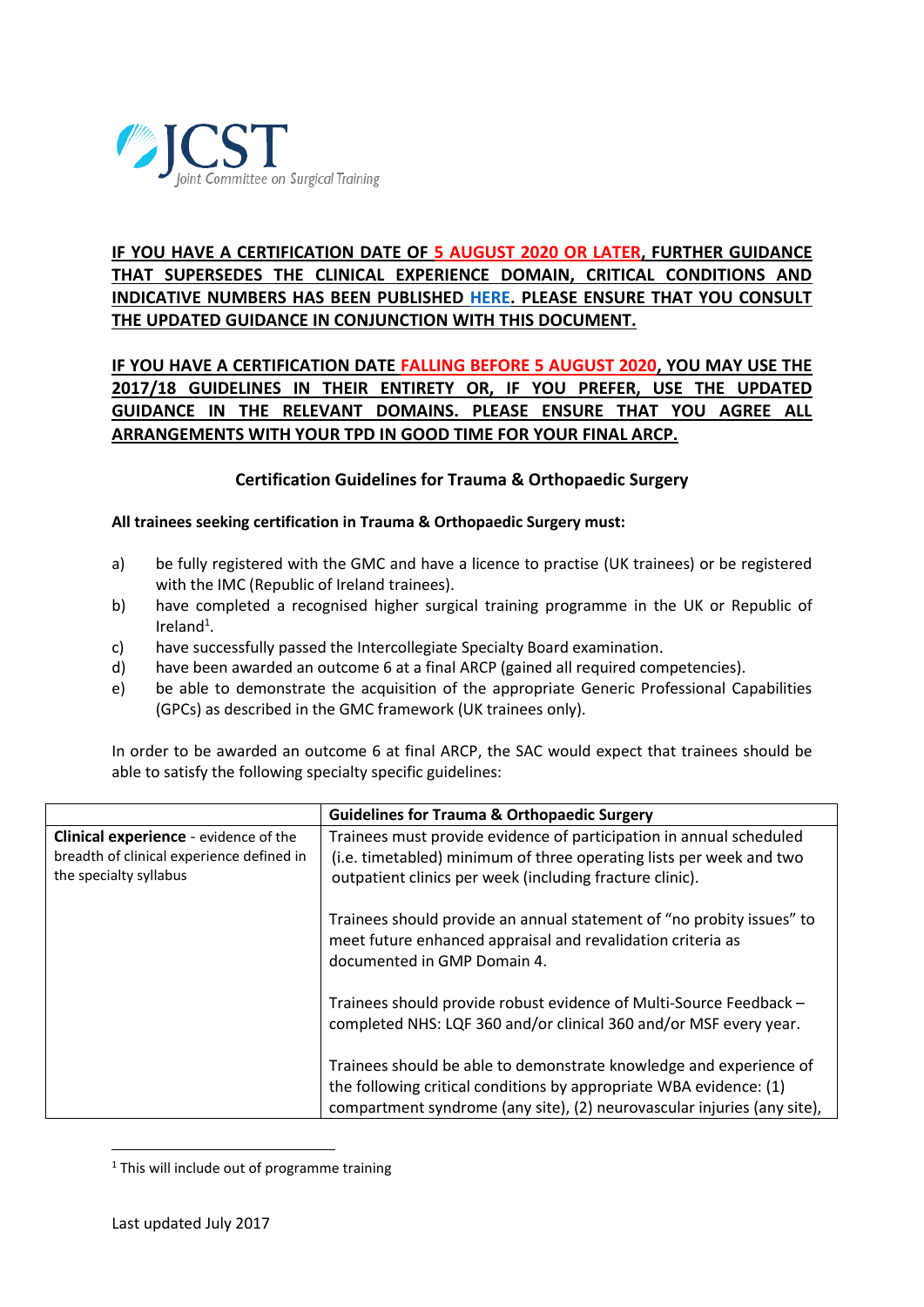|                                                                                                                                                                                                                                                                                                                                                                                                                                                                                                                                                                                                                       | (3) cauda equina syndrome, (4) immediate assessment, care and<br>referral of spinal trauma, (5) spinal infections, (6) complications of<br>inflammatory spinal conditions, (7) metastatic spinal compression, (8)<br>the painful spine in the child, (9) physiological response to trauma, (10)<br>the painful hip in the child, (11) necrotising fasciitis, (12) major trauma<br>(CEX).                                                                                                                                                                                                                                                                                                                                                                                                                                                                                                                                                                                                                                                                                                                                                                                                                                                                                                                                                                                                                                                                                                                                                                                                                                     |  |  |
|-----------------------------------------------------------------------------------------------------------------------------------------------------------------------------------------------------------------------------------------------------------------------------------------------------------------------------------------------------------------------------------------------------------------------------------------------------------------------------------------------------------------------------------------------------------------------------------------------------------------------|------------------------------------------------------------------------------------------------------------------------------------------------------------------------------------------------------------------------------------------------------------------------------------------------------------------------------------------------------------------------------------------------------------------------------------------------------------------------------------------------------------------------------------------------------------------------------------------------------------------------------------------------------------------------------------------------------------------------------------------------------------------------------------------------------------------------------------------------------------------------------------------------------------------------------------------------------------------------------------------------------------------------------------------------------------------------------------------------------------------------------------------------------------------------------------------------------------------------------------------------------------------------------------------------------------------------------------------------------------------------------------------------------------------------------------------------------------------------------------------------------------------------------------------------------------------------------------------------------------------------------|--|--|
| <b>Operative experience - consolidated</b><br>logbook evidence of the breadth of<br>operative experience defined in the<br>specialty syllabus                                                                                                                                                                                                                                                                                                                                                                                                                                                                         | Trainees should have a minimum 1800 cases recorded in their logbooks<br>over 6 years of training (average 300 cases/year). The minimum<br>indicative numbers to be achieved are listed in Appendix 1.<br>Trainees must show evidence in the logbook of training in the breadth<br>and generality of trauma and orthopaedics.                                                                                                                                                                                                                                                                                                                                                                                                                                                                                                                                                                                                                                                                                                                                                                                                                                                                                                                                                                                                                                                                                                                                                                                                                                                                                                 |  |  |
| Operative competence - evidence of<br>competence in indicative operative<br>procedures to level 4 (evidenced by<br>PBAs defined by the specialty)                                                                                                                                                                                                                                                                                                                                                                                                                                                                     | Trainees must have evidence of progression in operative skills to be<br>demonstrated by a full set of PBAs in index operations to the<br>designated level.                                                                                                                                                                                                                                                                                                                                                                                                                                                                                                                                                                                                                                                                                                                                                                                                                                                                                                                                                                                                                                                                                                                                                                                                                                                                                                                                                                                                                                                                   |  |  |
| <b>Research</b> - evidence of having met the<br>relevant requirements for research and<br>scholarship. For UK trainees, this can be<br>found in the GMC's Generic Professional<br>Capabilities framework. Broadly, this<br>includes:<br>1. The demonstration of evidence based<br>practice.<br>2. Understanding how to critically<br>appraise literature and conduct<br>literature searches and reviews.<br>3. Understanding and applying basic<br>research principles.<br>4. Understanding the basic principles of<br>research governance and how to apply<br>relevant ethical guidelines to research<br>activities. | Trainees should undertake research during training and provide<br>evidence recorded on the ISCP of a minimum of:<br>All trainees must complete:<br>Completion of a Good Clinical Practice course in Research<br>٠<br>Governance within 3 years of certification.<br>Evidence of research methods training or completion of a research<br>٠<br>methodologies course.<br>Evidence of journal club activity/literature review evidenced by a<br>$\bullet$<br>CBD or the publication of a reflection from the journal club.<br>Trainees must also complete two of the following:<br>Higher degree completed at any time (MSc, MPhil, MD, PhD).<br>$\bullet$<br>Authorship** in any position (including corporate or collaborative)<br>$\bullet$<br>of two PubMed cited papers relevant to the specialty, not<br>including case reports.<br>A minimum of two presentations at national or international<br>$\bullet$<br>meetings.<br>Evidence of recruiting ≥5 patients into a research ethics committee<br>٠<br>approved study or ≥10 patients into a multi-centre observational<br>study.<br>Advanced research evidence (These may be used as alternatives to the<br>requirements in the list immediately above):<br>Membership of a trainee research collaborative demonstrated by<br>either a committee role of ≥24 months or running a collaborative<br>project on a steering group or as a local lead.<br>Membership of an NIHR portfolio study management group.<br>٠<br>Co-applicant on a clinical trial grant application to a major funding<br>body.<br>** Authorship should be according to "Guidelines on authorship: |  |  |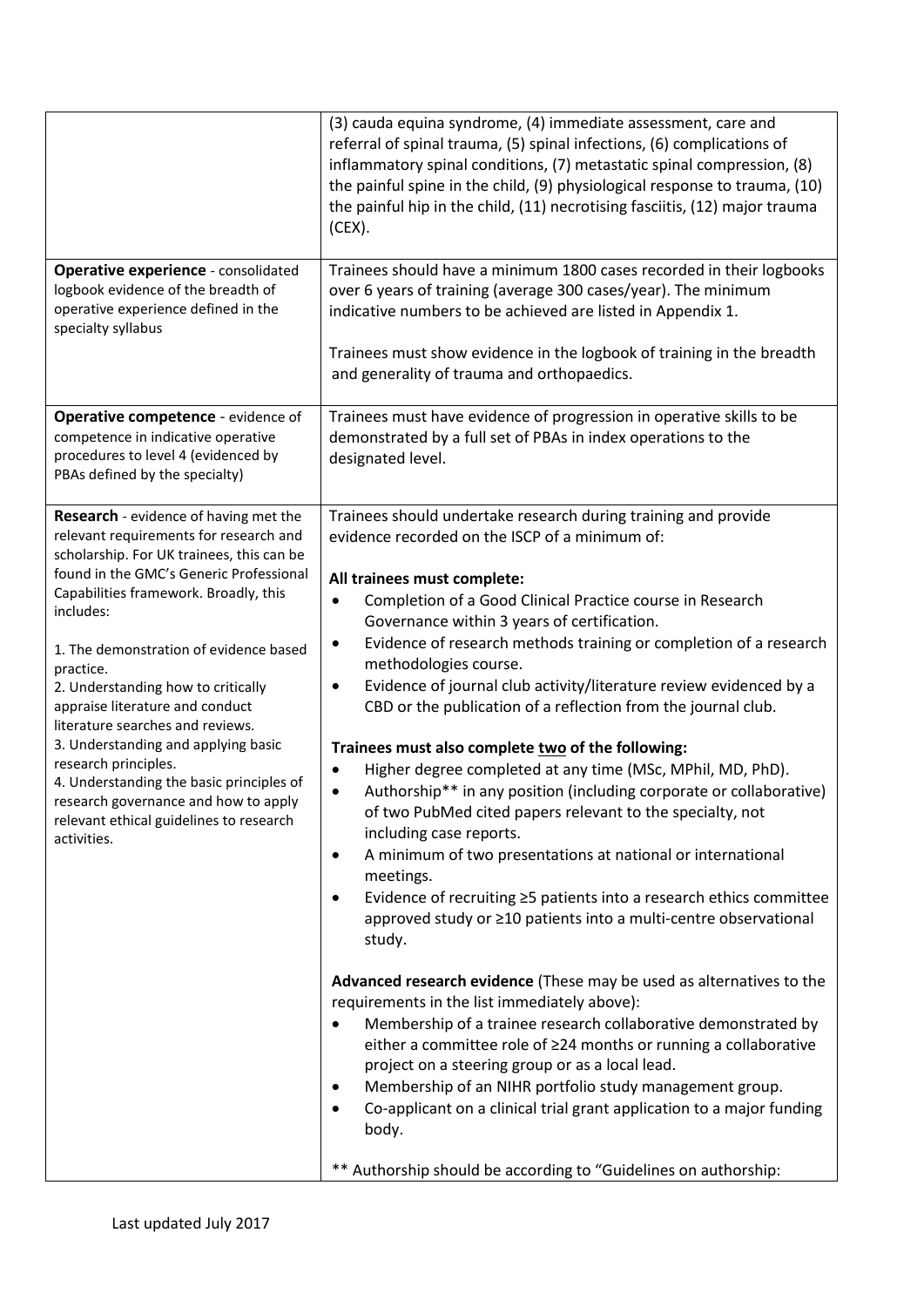|                                                                                                                                                                    | International Committee of Medical Journal Editors" BMJ p722 Vol 291<br>Sept 1985.                                                                                                                                                                                                                      |  |  |
|--------------------------------------------------------------------------------------------------------------------------------------------------------------------|---------------------------------------------------------------------------------------------------------------------------------------------------------------------------------------------------------------------------------------------------------------------------------------------------------|--|--|
| Quality Improvement - evidence of an<br>understanding of, and participation in,<br>audit or service improvement as defined<br>by the specialty                     | Trainees must provide evidence of participation in audit and clinical<br>governance. Audit is to have been regularly undertaken, with a<br>minimum of one audit per year of training, and two of these audits to<br>have progressed through the full audit cycle as evidenced by an<br>appropriate WBA. |  |  |
| <b>Medical Education and training -</b><br>evidence of an understanding of, and<br>participation in, medical education and<br>training as defined by the specialty | Trainees should provide evidence of commitment to teaching: by<br>completing 'Training the Trainers' (or a similar course) and providing<br>evidence of a minimum of one lecture/presentation per year on a<br>teaching programme with structured (written) feedback.                                   |  |  |
| <b>Management and leadership -</b><br>evidence of an understanding of<br>management structures and challenges<br>of the NHS in the training jurisdiction           | Trainees should provide evidence of leadership and management e.g.<br>completion of a management course, change management etc.                                                                                                                                                                         |  |  |
| Additional courses / qualifications -<br>evidence of having attended specific<br>courses/gained specific qualifications as<br>defined by the specialty             | Trainees must have a valid ATLS® provider or instructor credential at<br>the time of certification.                                                                                                                                                                                                     |  |  |
| <b>Educational conferences - evidence of</b><br>having attended appropriate<br>educational conferences and meetings<br>as defined by the specialty                 | Trainees should provide evidence of commitment to CPD through<br>courses, meetings and training.                                                                                                                                                                                                        |  |  |